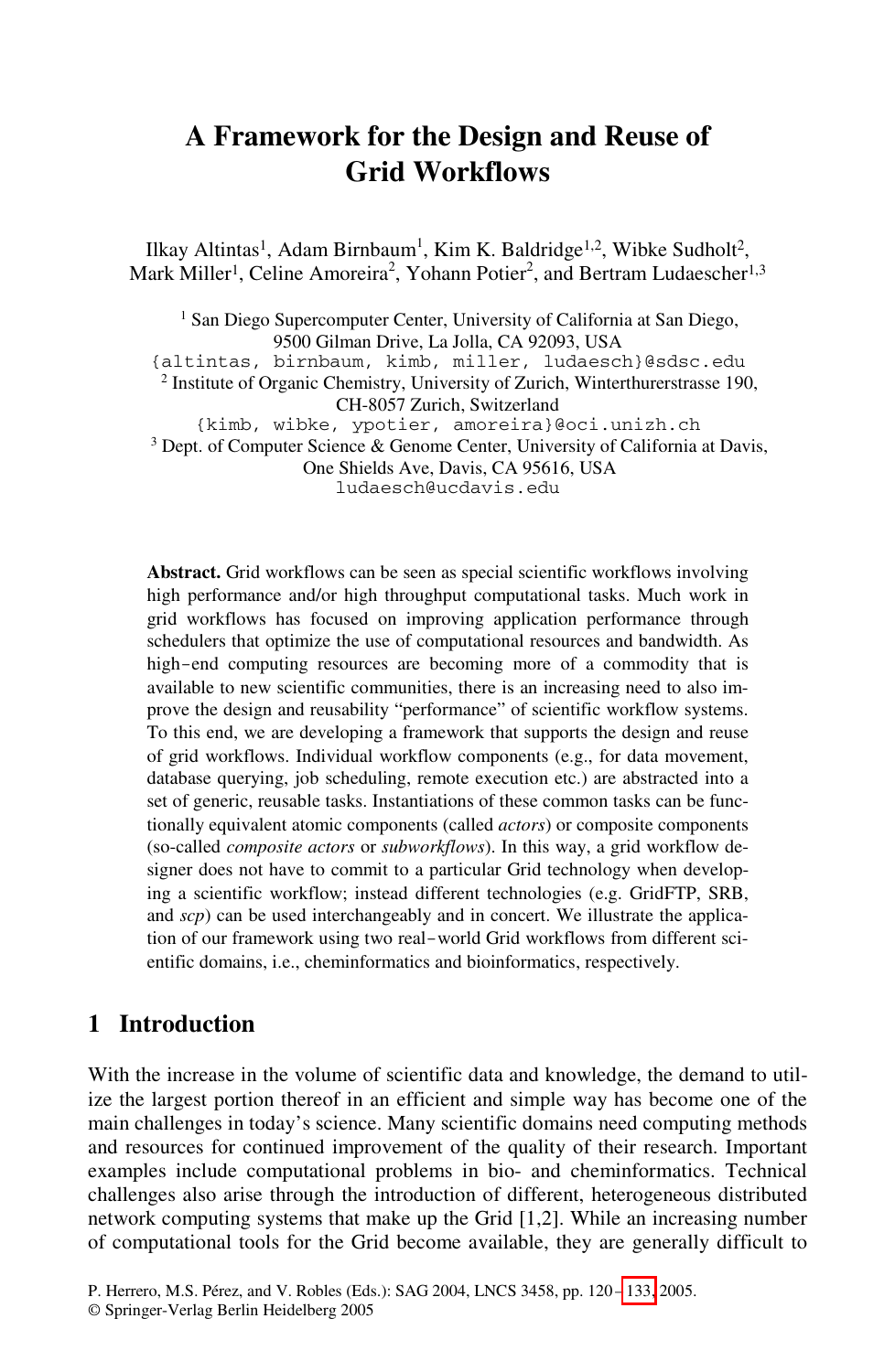use for the domain scientist. Scientific workflow user environments, e.g., Kepler [7], Taverna [8], and Triana [9], aim at improving this situation by "wrapping" Grid tools and making them available in a user-friendly visual programming environment.

*Grid Workflows* can be seen as special scientific workflows that exhibit features of high-performance computing (HPC) workflows and/or high-throughput computing (HTC) workflows. While the focus of the former is on maximal peak performance, e.g., in terms of floating point operations per second (FLOPs), the latter can deliver large amounts of processing capacity over long periods of time [3]. HTC systems are effective for problems that deal with the management and tracking of data movements and the efficient assignment of tasks to resources.

We first discuss the practice of and the challenges in assembling HTC Grid workflows, and describe a Grid workflow framework that can help scientists develop HTC workflows for their research problems (Section 2). This is followed by a discussion of two real-world use cases from the cheminformatics and bioinformatics domains, respectively (Section 3). We conclude in Section 4 with a brief outlook on future work.

#### **2 Grid-Workflow Framework**

With the existing Grid infrastructure, building scientific applications for large-scale collaborative Grid workflows is complicated. Many scientists do not have the technical expertise to use the existing Grid components, so they need to recruit additional Grid expertise to assist them with their applications. One of the main reasons for these difficulties is that the basic Grid services to authenticate, access, manage, and discover remote resources are not easily obtained, nor easy to utilize once they are obtained. The goal of our Grid framework is to design abstract components and templates that facilitate Grid-based workflow construction, and to integrate multiple such Grid components into a single system with an intuitive graphical user interface (GUI).

Such a Grid workflow framework can be useful at several levels, e.g. as a modeling environment to capture the scientists' high-level ideas as a model of a scientific process, to design application-specific data analysis pipelines, or even to control the actual computational experiments, track the provenance of derived data, etc. The workflows generated by the system can be saved and reused in other studies. Another function of such a framework is to interface multiple technologies in one composition infrastructure, and use them interchangeably (e.g., GridFTP get vs. SRB get vs. *scp* etc.) To the best of our knowledge, ours is the first such workflow framework and system with this capability.

#### **2.1 Grid Workflows: The Ingredients**

We summarize below some common Grid service functions and then describe the abstract components that correspond to these functions in our framework.

**Authentication.** The Grid community has generated tools for authentication and authorization via generated proxy certificates. As summarized in [4], certificate management tools are developed for generating credentials for users and services, for getting users "signed up" to use a Grid, and for getting users' Grid credentials to wherever they are needed in a system. The Globus Toolkit [5] provides software de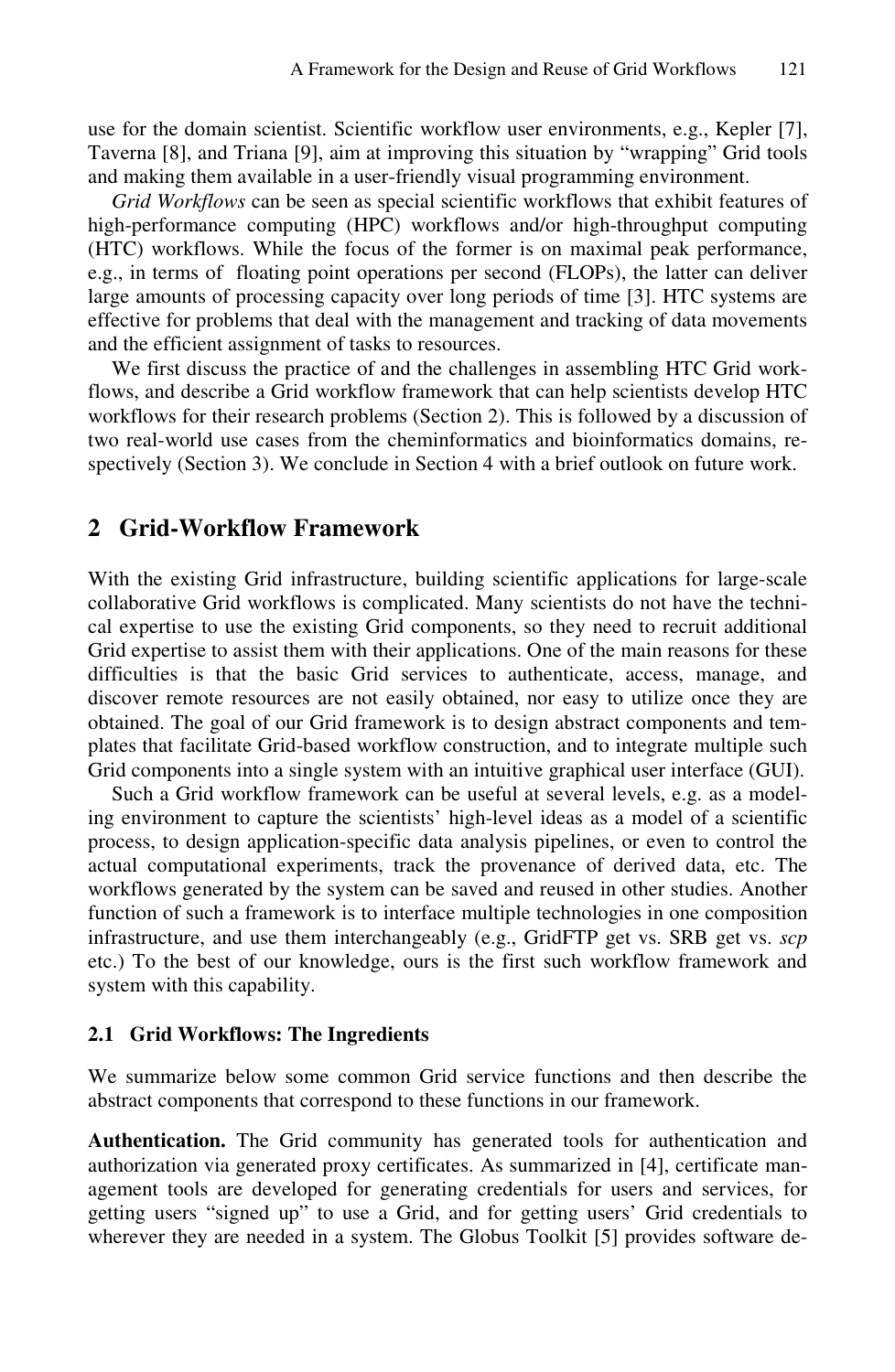velopment kits for the core security software in Globus-based Grid systems and applications. These Software Development Kits (SDKs) include libraries and Java APIs for a certificate-based authentication system that conforms to the Grid Security Infrastructure (GSI) and that can be used to generate proxy components. The toolkit also provides a web services implementation of the same package.

As straightforward as it sounds, these tools still require programming in order to be used in an end-user application. An abstract component in a visual workflow programming environment simplifies such programming (see Section 3).

**Data Movement.** Access and management of remote data are basic functions in distributed Grid computing. There are several methods for moving data from one location to another, e.g., GridFTP, SRB put/get, *scp* and others. GridFTP is a secure data transfer protocol optimized for wide-area networks. The SDSC Storage Resource Broker (SRB) is a client-server middleware that provides a uniform interface for connecting to heterogeneous data resources over a network and for accessing replicated data sets, e.g., based on metadata attributes [6]. While the former two are designed and optimized for file sharing of very large data over the Grid, sometimes a simple *scp* (secure copy) Unix command may be sufficient and easier to use for the scientist. *scp* is a shell command that allows users to copy files between systems quickly and securely, without the need for expertise in Grid systems. Such a tool can be as helpful in some workflows as any of the other file transfer mechanisms, even for data that will be used by a Grid job. Most systems provide interfaces to one or more of these tools. Ideally these methods should be usable interchangeably, depending on the user's needs, preferences, and abilities.

**Remote Service Execution.** Most scientists today are familiar with the use of webbased resources, and can make their work available through such distributed systems. However, manual copy/pasting or programming is usually required when using multiple of these resources in a data analysis or transformation pipeline. Often software developers are needed to write custom workflows that automate large-scale scientific workflows and processes. The use of generic tools for service-based execution can simplify the problem somewhat. A service is a component within the Internet computing model that provides a particular function through a simple remote invocation mechanism. Through the introduction of Web and Grid services, many new resources for different scientific domains are becoming available. However, services do not necessarily "fit together" (in the sense that they can be composed into a chain or pipeline of services) unless they have been designed to do so. Hence service composition (e.g., via "shim services") is an active field of research and development in scientific workflow systems [7, 8, 9].

The *ssh* (secure shell) Unix-command provides a simple way of connecting to a remote resource and executing a program there. A special actor component for this command is available in Kepler [7] as an easy way of executing a function on a remote machine, and getting back the results of the execution.

**Grid Job Submission.** A Grid job is an executable or command that runs on a (typically remote) Grid resource. The remote resource, also referred to as a 'contact' or 'gatekeeper', must have a Grid environment such as the Globus toolkit [5] installed to recognize this submission. Once submitted, a job can run in *batch* mode or *non-batch*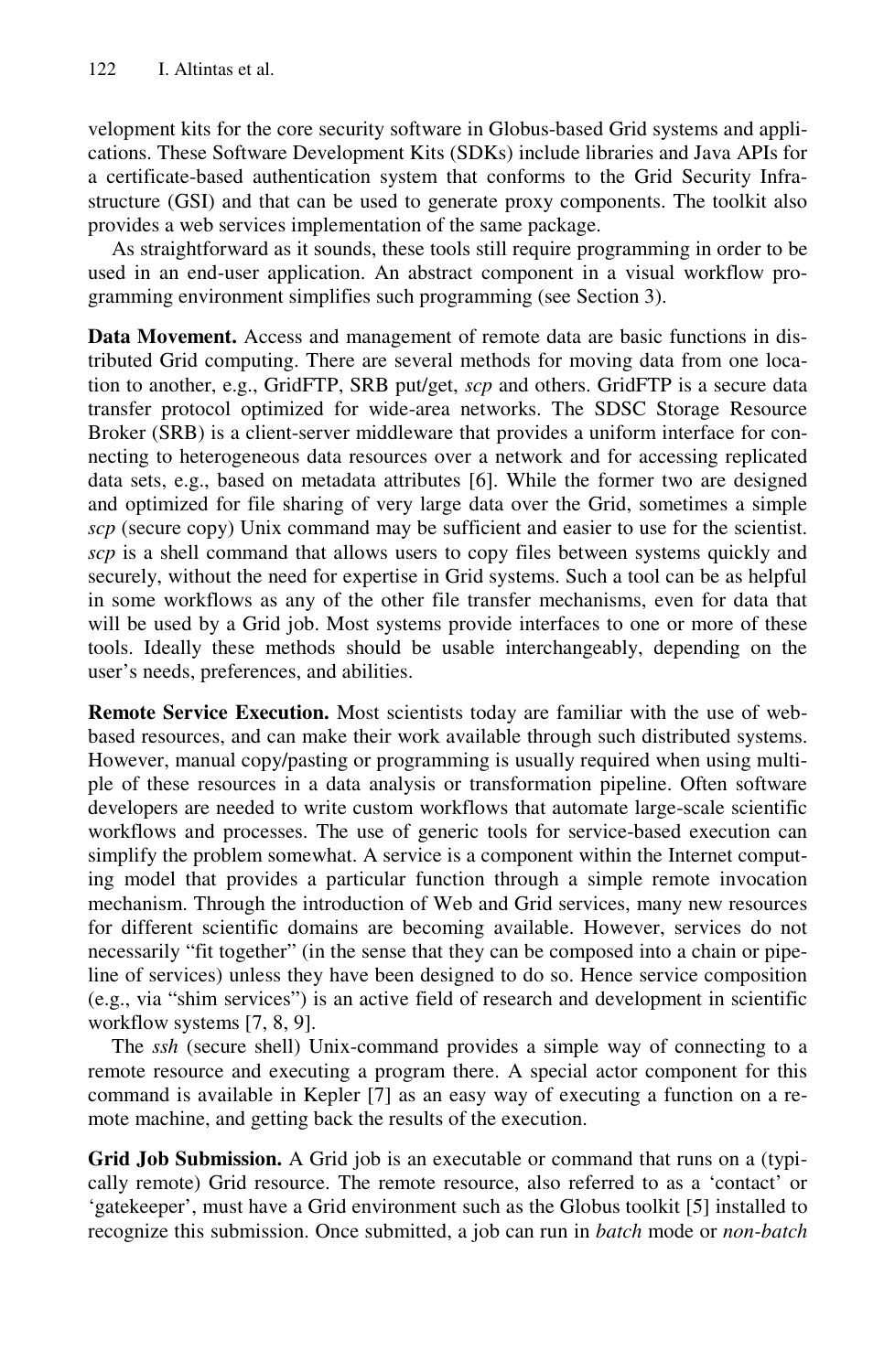mode. The jobs submitted in batch mode are assigned a job-id, which is returned immediately and can be used for subsequent monitoring of the submitted job. The non-batch jobs return the result of the computation once they are finished. Batch mode submission is useful for jobs that take a long time, such as process-intensive computations [10]. The jobs to be submitted can be described using the Resource Specification Language (RSL), a common interchange language to describe resources.

**Job Scheduling and Resource Management.** In order for a high-throughput application to make use of distributed resources, a solution must exist for the scheduling problem, i.e. there must be a mapping between tasks and resources. Solving this problem in an ideal system has been shown to be NP-hard [39], and research has largely focused on the development of scheduling heuristics, which have been built into the commonly-used high-throughput systems such as Condor [3], Nimrod/G [11,14], and the AppLeS Parameter Sweep Template (APST) [12]. In building practical systems, it is difficult to isolate the issues of scheduling from those of managing the heterogeneity and instability of component subsystems. All three of the aforementioned high-throughput scheduling tools have the ability to constantly monitor and adjust to changing load and performance. In addition, they all provide some ability to monitor the state of the running application, as they all maintain job databases that may be polled and updated during experiment execution. It is one of our goals in this work to show how these systems can be leveraged in the construction of Grid workflows.

**Fault Tolerance.** Because Grid workflows depend on distributed computational resources under diverse controlling authorities, they are exposed to high risk of component failure, including failures in computational platforms, network, application services or the workflow system itself. Many of these issues fall into the domain of system and network administrators, who must design infrastructure to provide redundant components. In this work, we address only the parts that are under our control; in particular, the workflow system can retry to connect to failed resource or service after a certain amount of time. Redundant resources may be either found in a service registry, or may be hard-coded into workflows. The decision on which approach has to be taken depends on the fail-over policy/strategy of a particular workflow system.

**Logging and Provenance.** In scientific applications it is often necessary to keep track of data and processes that were used to produce the results of a computational experiment or scientific workflow, in particular to facilitate reproducibility. This *provenance* information can be associated with a result data set or workflow run, effectively providing an execution trace of certain crucial provenance information. Logging services, e.g., of the Globus Toolkit [13], can be customized and integrated into a scientific workflow system for this purpose. Such services provide interfaces to modify log filters and monitor and create views over previous logs.

**User Interaction and Reporting.** Scientific workflows may require user interaction at runtime, e.g., to determine which data subsets should be routed through which of several alternate paths of the workflow, or for computational steering. Workflow engines already maintain information of intermediate steps and execution details of processes. The challenge is to display that information in a way that it will satisfy the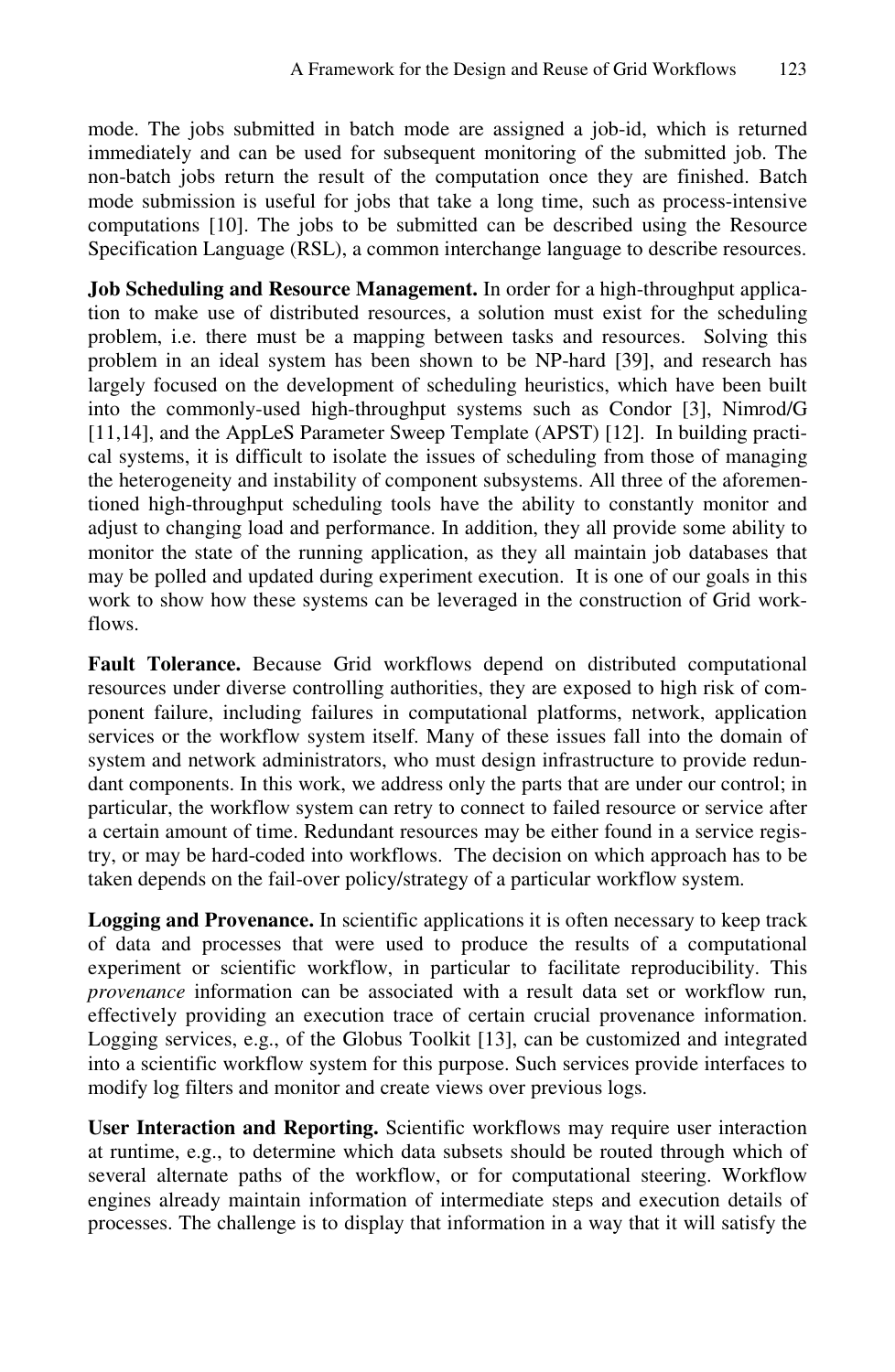needs of different users, with different detail levels and provisions for a variety of different publishing methods.

#### **2.2 Component Composition and Interaction**

Kepler [16] is an active cross-project collaboration bringing together several largescale NSF/ITR projects (including SEEK [18], GEON [17], and ROADNet [19]), the DOE/SciDAC SDM project [20], and several other projects including Research Surge Enabled by Cyberinfrastructure (Resurgence) [21] and Encylopedia of Life (EOL) [22], to develop an open source scientific workflow system. The emerging Kepler system allows scientists from different domains (bioinformatics, cheminformatics, ecoinformatics, geoinformatics, astrophysics etc.) to design and execute scientific workflows. Scientific workflows can be used to combine data integration, analysis, and visualization steps into larger, automated "knowledge discovery pipelines" and "grid workflows" [23, 33].

Kepler is build on top of the mature Ptolemy II system developed at UC Berkley [24]. Ptolemy II is a system along with a set of APIs for heterogeneous hierarchical modeling. Not unlike the electrical circuit design, the focus of the Ptolemy II system is to build models of systems based on the assembly of predesigned components. These components are called *actor*s [25]:

*"An actor is an encapsulation of parameterized actions performed on input data to produce output data. An actor may be state-less or state-full, depending on whether it has internal state. Input and output data are communicated through well-defined ports. Ports and parameters are the interfaces of an actor. A port, unlike methods in Object-Oriented designs, does not have to have a call-return semantics. The behaviors of a set of actors are not well-defined without a coordination model. A framework is an environment that actors reside in, and defines the interaction among actors."* 

The interaction styles of actors are captured by *models of computation* (MoC). A MoC defines the communication semantics among ports and the flow of control and data among actors.

A framework implements a model of computation. Frameworks and actors together define a system [25]. In our Grid Workflow framework, we define a set of grid actors in Kepler that work in dataflow-based computation models such as Process Network (PN) and Synchronous Data Flow (SDF). *Director*s are responsible for implementing particular MoCs, and thus they define the "orchestration semantics" workflows. Simply by changing the director of a workflow, one can change the scheduling and overall execution semantics of a workflow, without changing any of the components or the network topology of the workflow graph.

The theoretical basis for the PN director are *Kahn Process Networks*. A process network is a directed graph, comprising a set of nodes (processes) connected by a set of directed arcs (representing FIFO queues). Each process executes a sequential program and is wrapped as a Ptolemy II actor. The one-way FIFO channels are used for the communication of processes and, in Kahn's process networks, have unbounded capacity, i.e., each channel can carry a possibly infinite sequence (a *stream*) of atomic data objects (*tokens*). Since channels have in principle unbounded capacity, writes to channels are non-blocking, while reads are blocking [26]. The PN domain in Ptolemy and the director implementing it in Ptolemy (and thus in Kepler) employ an extended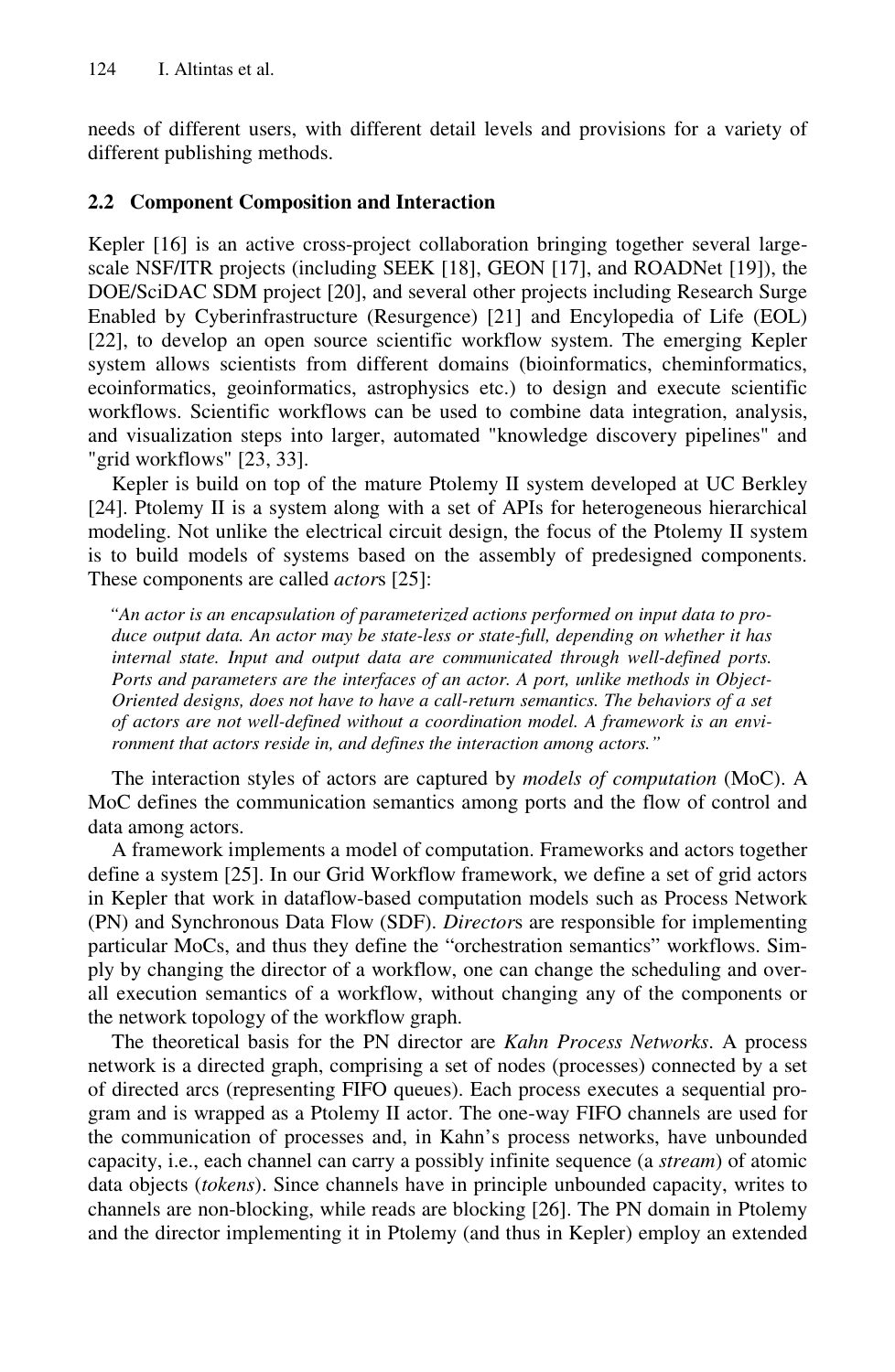model due to Lee and Parks [27, 28]. The SDF domain is a special variant of PN in which a sequential execution order of actors can be statically determined prior to execution. This results in execution with minimal overhead, as well as bounded memory usage and a guarantee that deadlock will never occur.

#### **2.3 Abstract Grid Workflow Actors**

Grid workflows often exhibit similar flow patterns [29, 30], including the basic workflow patterns [31]. A very common scenario is the following: a user needs to copy (or *stage*) a set of files from one resource (e.g., the local environment) to a remote resource, run a computational experiment on that remote resource, and then fetch the results back to the local environment or copy them to another resource/database. We call these types of workflows *stage-execute-fetch* workflows. A script can implement a workflow that conforms to this pattern. However, a script does not specify the details of the scheduling of tasks and communication between the resources while the workflow is running. Also, scripts are often platform dependent and specific to a scenario, despite the fact that the pattern can be parameterized and used in many workflows. Users could more easily specify their own workflows via GUIs or a welldefined set of reusable components (actors) that can be connected to each other through some interfaces. The Kepler scientific workflow system, through its modeling foundation inherited from Ptolemy, provides an environment with such reuseable building blocks for Grid workflows. Motivated by the need to develop a simple, extensible, platform independent, and client-controllable grid workflow framework, we propose the following set of abstract actors that can be used as building blocks for the construction of Grid workflows.

**Authenticate Actor.** This component acts as a certificate source for other actors. All actors that use the same certificate can use the output of this actor. For the Globus Grid authentication, the actor initializes a proxy that creates a Globus proxy certificate from an X.509 key and certificate pair, when provided a pass-phrase. For SRB and remote database actors, this actor is generating the connection and can forward a connection token to the following steps in the workflow.

**Copy Actor.** This fundamental actor copies sets of files from one resource to another resource during workflow execution. The abstract copy actor can be instantiated to a simple FTP actor*,* a secure copy (*scp*) actor, a GridFTP actor, or an SRB-based put/get actor. For example, a GridFTP actor involves a Globus-grid proxy certificate, source and destination resources including directories, and a set of file names to be transferred. Similarly, SRBPut and SRBGet can be used to instantiate the abstract copy actor. Special variants include:

- **Stage Actor.** This variant copies files from the local host to a remote host.
- Fetch Actor. This variant retrieves files from the remote host to the local host.

**Job Execution Actor.** The purpose of this actor is to submit and run a remote job. Submission methods and clients can include special wrappers for *ssh*-based execution, web service-clients, Grid job runner proxies, and actors for Nimrod- and APST-based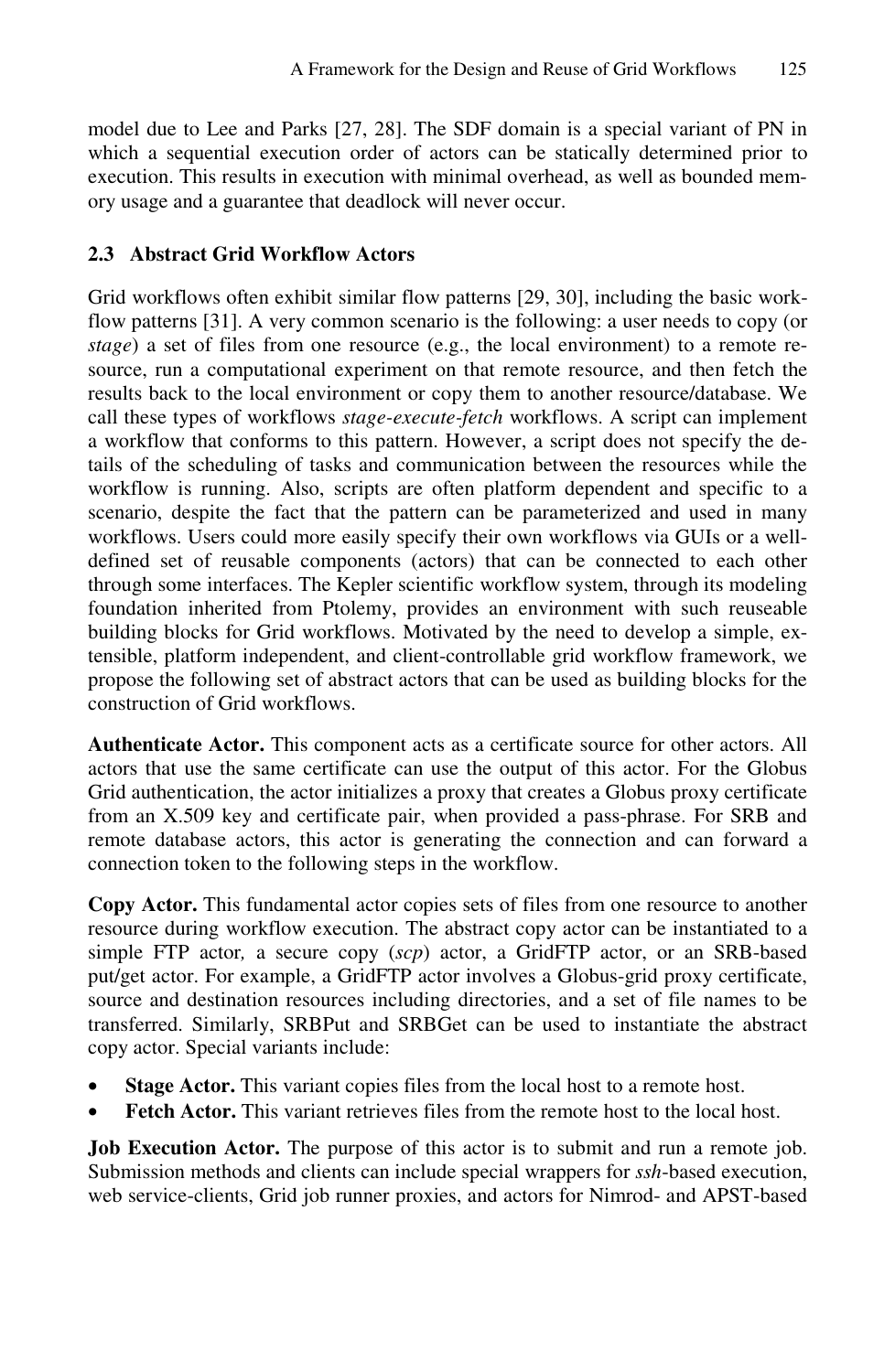submission. Kepler provides a variety of these instantiations, which have proven to be useful for remote job execution in different scientific application domains [32, 33].

**Monitoring Actor.** Monitoring actors and tools of our framework are designed to be scalable depending on user needs. We propose three different levels of monitoring, namely, *light*, *standard*, and *heavy*. In the standard monitoring level, the user is notified only if an actor fails to execute. Polling the job database of Nimrod/G or APST is an example mechanism for checking the state of execution of an actor. The overall workflow execution monitoring is done via a monitoring subsystem that interacts with the director. The light monitoring system is one that watches the execution but does not notify the user about failures until the workflow has finished or stalled. The heavy monitoring verbosely reports every communication between the workflow entities and also notifies the user about failures immediately.

**Reporting Actor.** The reporting actors work in coordination with the other actors to report regular intermediate results or exceptional conditions such as actor failures. This actor can also be implemented as a separate utility rather than as a Kepler actor. It talks to the monitoring unit and director, and allows users to report information wherever they would like, e.g., at a remote Grid resource, in a provenance database, or directly on a website.

**Filter Actor.** Filtering and subsetting data is a very common function. For example on a tuple stream, or a stream of XML elements, filtering corresponds to a selection operation σ. In contrast, cutting a certain region of interest from a map image can be seen as a data subsetting operation. A common requirement in Grid applications is to filter or subset data at the (usually remote) site of origin before passing it on to subsequent processing steps of the workflow.

**Storage Actor.** Once results are produced, they need to be stored on different resources, file systems, or databases. Sometime this step is preceded by a filtering step so that only interesting data will be saved. Stored information can include the primary data flowing through a workflow as well as process and provenance related metadata. Different incarnations of this actor can be used to save data on a number of storage devices, e.g. directly to a file system or databases, or indirectly to SRB.

**Data Discovery Actor.** Previously stored results should be searchable in various ways, e.g., through simple keyword based search, or more advanced ontology-based search mechanisms that "understand" how to expand a given search term (or a metadata annotation of a dataset). Since discovery of relevant datasets is very common tasks, the data discovery component is being integrated into the Kepler graphical user interface (i.e., Vergil, which is Ptolemy's GUI).

**Service Discovery Actor.** Kepler provides a web service harvester component for importing web services (or, more precisely, their interfaces) from a service repository or website. For the latter, the harvester can search text/html pages or repositories for appropriate links to WSDL web service descriptions. After parsing and analyzing these descriptions, the harvested web services appear in Kepler as any other actors; in particular, their input and output parameters and types are inferred from the WSDL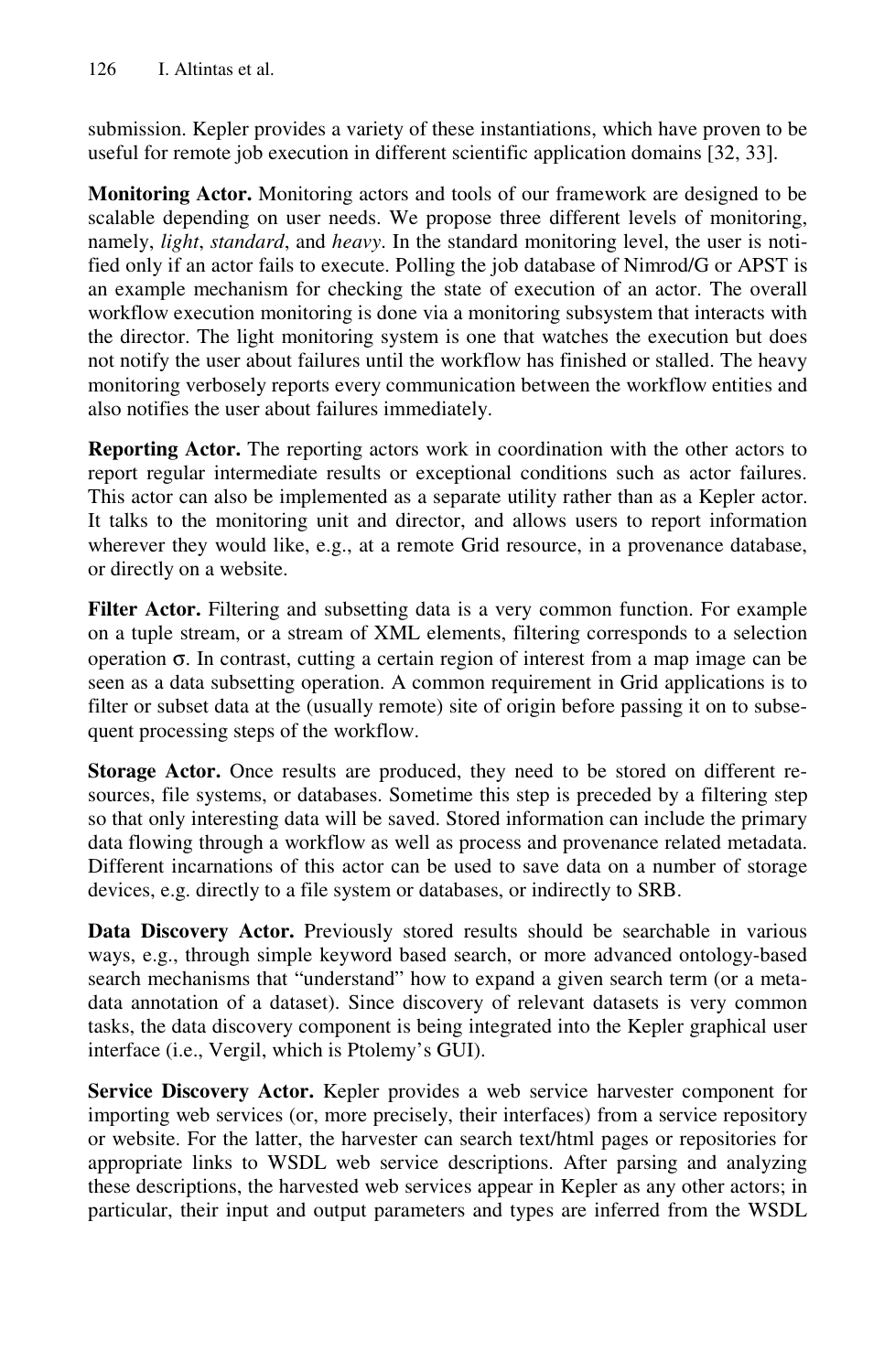descriptions. Different operations from a single web service "package" are grouped together via the web service name and stored in the Kepler actor library. Once imported, web service actors are given a local LSID and can be annotated using a Kepler actor classification ontology. In this way, different dynamic view can be created on the actor library, depending on the chosen "view ontology" and the given search terms (concept names). Annotations can refer to a (web service) actor as a whole, or to the specific inputs and outputs of the actor. After the web service import is completed, actors representing the different operations can be searched, dragged and dropped onto Kepler's Vergil design interface, etc. like any other predefined actor.

**Transformation and Querying Actors.** When chaining together actor components to form larger workflows, consecutive actors or services do not necessarily "fit together". Data transformation actors and query actors can be used as "shims" to bridge structural and/or format mismatches between the output of a data producing actor and the input of a subsequent data consuming actor. Kepler provides various data transformation and querying actors, e.g., XSLT and Perl actors for data transformations, and XQuery and SQL actors for querying.

### **2.4 A Grid Workflow Pattern:** *Stage-Execute-Fetch*

The abovementioned set of abstract Grid-related actors and their concrete instantiations allow a Kepler user to design and execute Grid workflows using a number of different tools, e.g., SRB for data handling including replica management, and Globus, Condor, and Nimrod, for remote execution and scheduling, respectively. In this way, the most suitable of a number of Grid tools become available to the scientist in a uniform manner. In addition to employing existing concrete Grid actors or their abstract counterparts<sup>1</sup>, our framework for Grid workflows also includes *patterns* of Grid workflows. Such patterns correspond to *abstract workflows*, i.e. which might not be immediately executable and which involve abstract actors like the ones discussed above. An *abstract actor* can be seen as a "stub" or placeholder for a yet to be specified function, but whose input and output ports have already been pre-configured to capture the essential arguments of the operation. For example, the abstract copy actor will contain as inputs at least descriptions of the files/objects to be copied and their source and target locations. Concrete instantiations might require additional information, e.g., one or more authentication or connection tokens to access the various involved resources.

Using Ptolemy's hierarchical modeling capabilities, combined with the notion of abstract actors, larger templates of workflow patterns can be represented as abstract workflows. A very common pattern involves only three core abstract actors, i.e., *stage, execute,* and *fetch*, and is described as a linear chain of these actors. This Grid workflow pattern or template can be retrieved from the workflow repository (which is identical to the service/actor repository, modulo the fact that workflows are composite actors) and instantiated using suitable concrete actors to make the abstract workflow executable. The next section discusses in more detail two instantiations of this pattern, i.e., two real-world scientific workflows from very different domains.

-

 $<sup>1</sup>$  At design-time; they have to be substituted/instantiated with concrete ones at runtime.</sup>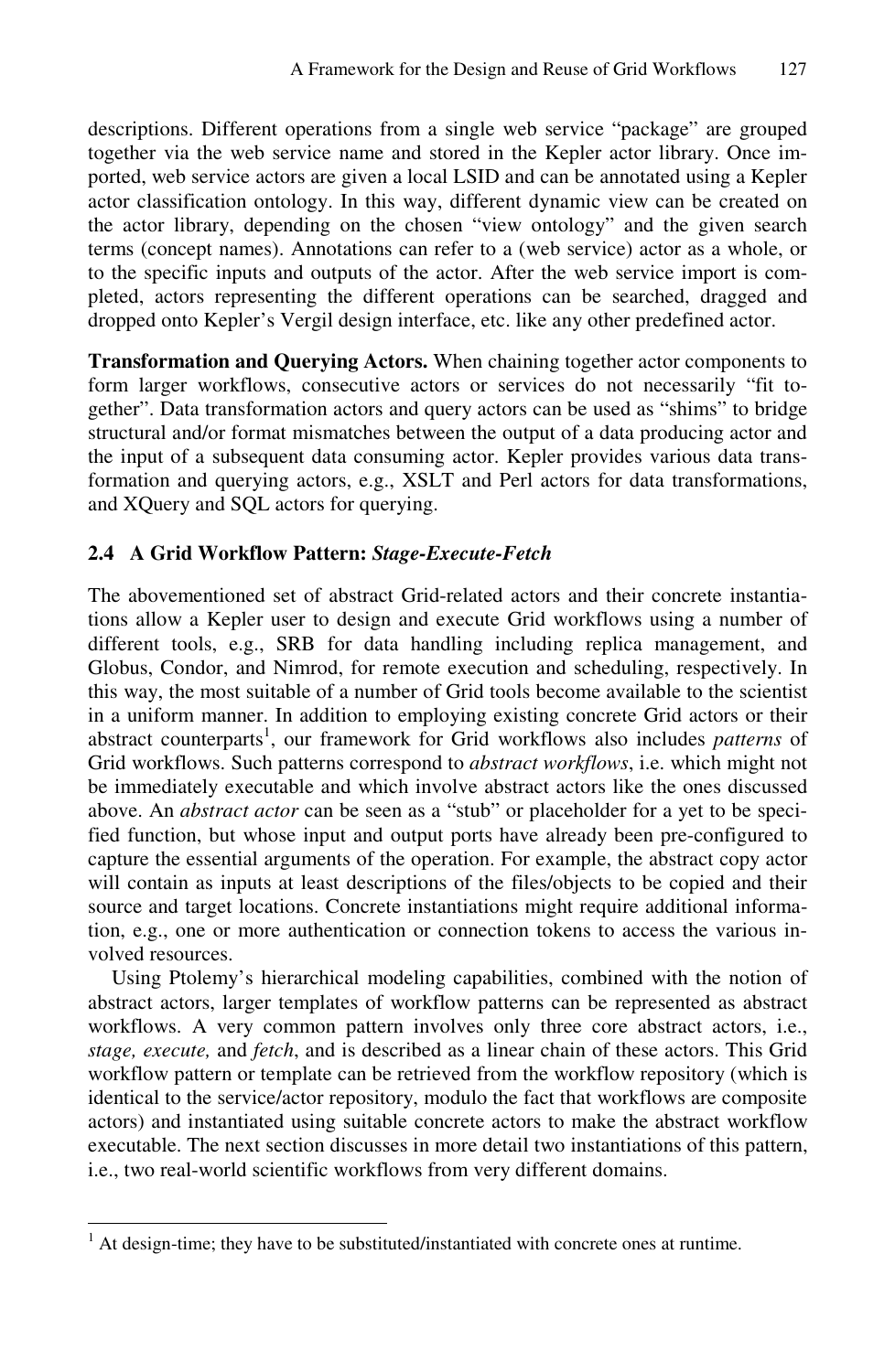# **3 Instantiating the Framework Using the Kepler Workflow System**

The proposed Grid framework and its incarnation in Kepler have proven useful in different application domains, including those from computational chemistry and biology described below. Thanks to its generality, the approach and framework are applicable in other scientific domains as well.

#### **3.1 Use Case 1: GAMESS Workflow for Quantum Chemistry**

RESearch sURGe ENabled by CyberinfrastructurE (RESURGENCE) [21] is a project to develop a general workflow infrastructure for computational chemistry that allows high-throughput calculations distributed on computational grids. The project was initiated by the need to make the evolving technologies, such as computational grids and web services, available to scientists. In addition, such infrastructure provides a mechanism for researchers to couple different scientific codes within one overall calculation pipeline, spanning across domain sub-fields, input and output formats, and computational resources. The goal is thus to build a tool that provides a common user interface so that users do not have to be concerned with the particulars of grid computing, web services nor their associated underlying code, computational platforms, or with data file formats. However, the focus is not to generate complete predefined workflows, but large enough workflow chunks so that scientists can string them together according to their individual interests. With this purpose in mind, the Resurgence project became a part of the Kepler collaboration for developing common scientific workflow systems for a variety of disciplines [30, 34, 35].

The first target of the project is to build a pipeline from the base of Kepler composite actors, which automatically prepares and executes quantum chemical calculations for a number of molecules, with the individual input files generated on the fly (see Figure 1). For this, the *General Atomic and Molecular Electronic Structure System* (GAMESS) [36, 37] is employed, a program for ab initio molecular quantum chemistry. The program is an important internationally used software tool for the study of molecular and biomolecular research problems. Using this software, one can make reliable predictions of the structure, molecular properties and reactivity of molecules, which are useful for understanding complex problems in the real world. There are many standardized methods that can be invoked within the software package, and a very large variety of options and capabilities exist. Results of these computations can be compared to experimentally determined properties of the same type, used for predictions of properties before an experiment is performed, or, in some cases provide information that can not be obtained experimentally. As such, results of these computations can fill important gaps in our scientific knowledge. The software can be run on a variety of computer platform types, and many enhancements have been made to GAMESS both scientifically, as well as in terms of the latest middleware technology developments. Therefore, the software serves as an excellent testbed and driving application for further development of the Kepler system.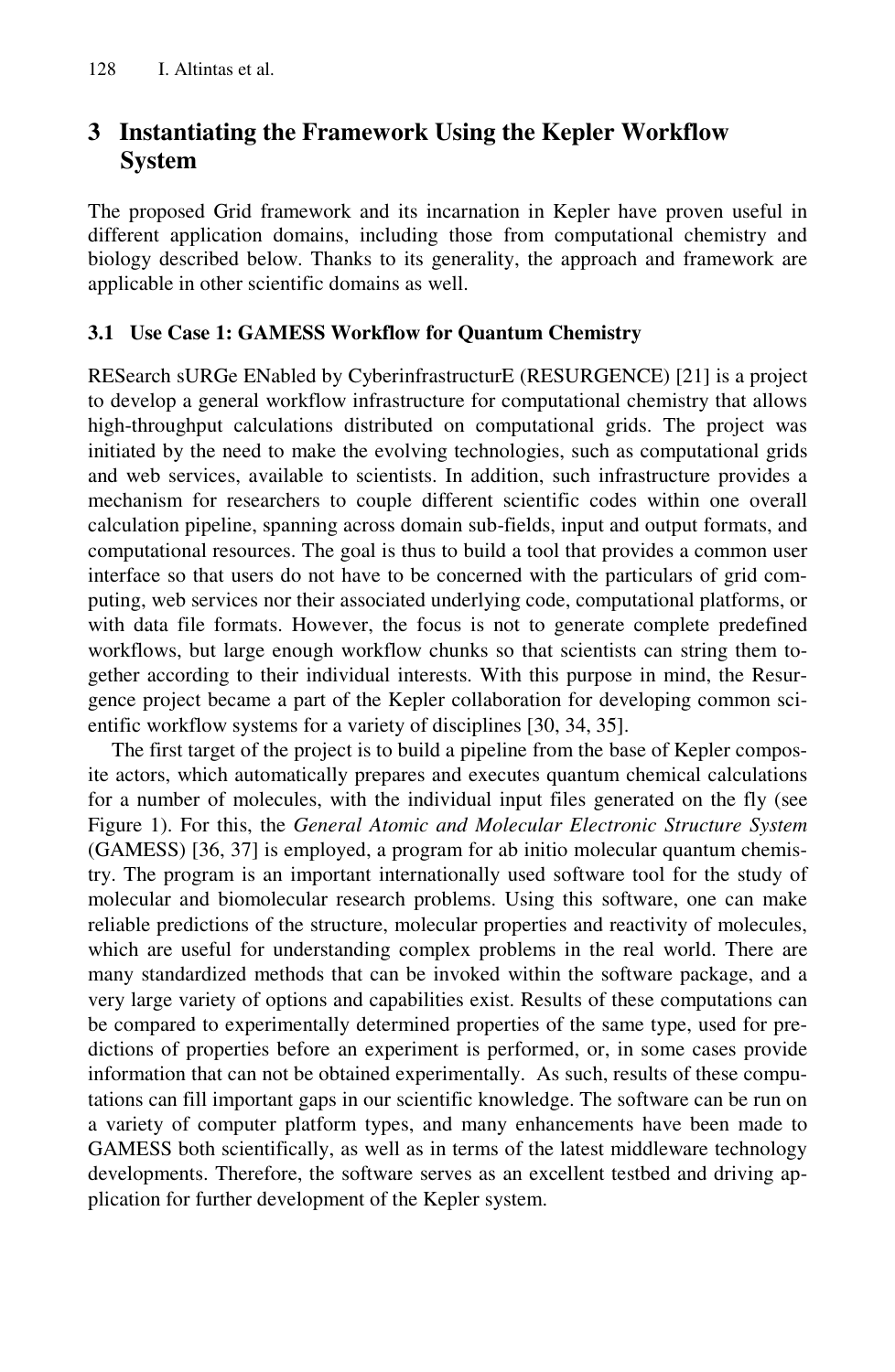

**Fig. 1.** Development version of the Resurgence GAMESS pipeline during execution

One principle of workflows in the Resurgence project is that the complex file preparation, transformation and analysis pipeline components should be mainly executed on the same machine where Kepler is running, while the highly computeintensive molecular calculation pipeline components should be executed on dedicated, typically remote, compute servers, if possible. This allows access to helper tools that are often only installed on the central machine, to safeguard intermediate files after each workflow step and collect all outcomes in one place, but also means that input and output files have to be transferred back and forth between local and grid machines. This is of course an instantiation of the general stage-execute-fetch pattern, refined by other steps, including data transformations. For the preparation of GAMESS input files, the Open Babel program [38] is used to convert between different molecular file formats. For the execution of GAMESS jobs, the Nimrod/G toolkit [11, 14] is applied. For the future, there are plans to extend the Resurgence interface to additional molecular modeling software, particularly for the treatment of large biomolecules by classical mechanics. In addition, input and output data are planned to be directly read from and stored into molecular databases using concrete instances of the abstract storage actor.

#### **3.2 Use Case 2: The Encyclopedia of Life/iGAP Workflow for Protein Sequence Annotation**

It is hard to think of a better example of the explosion of data than computational molecular biology. Biologists are currently hard at work in digesting an over-abundance of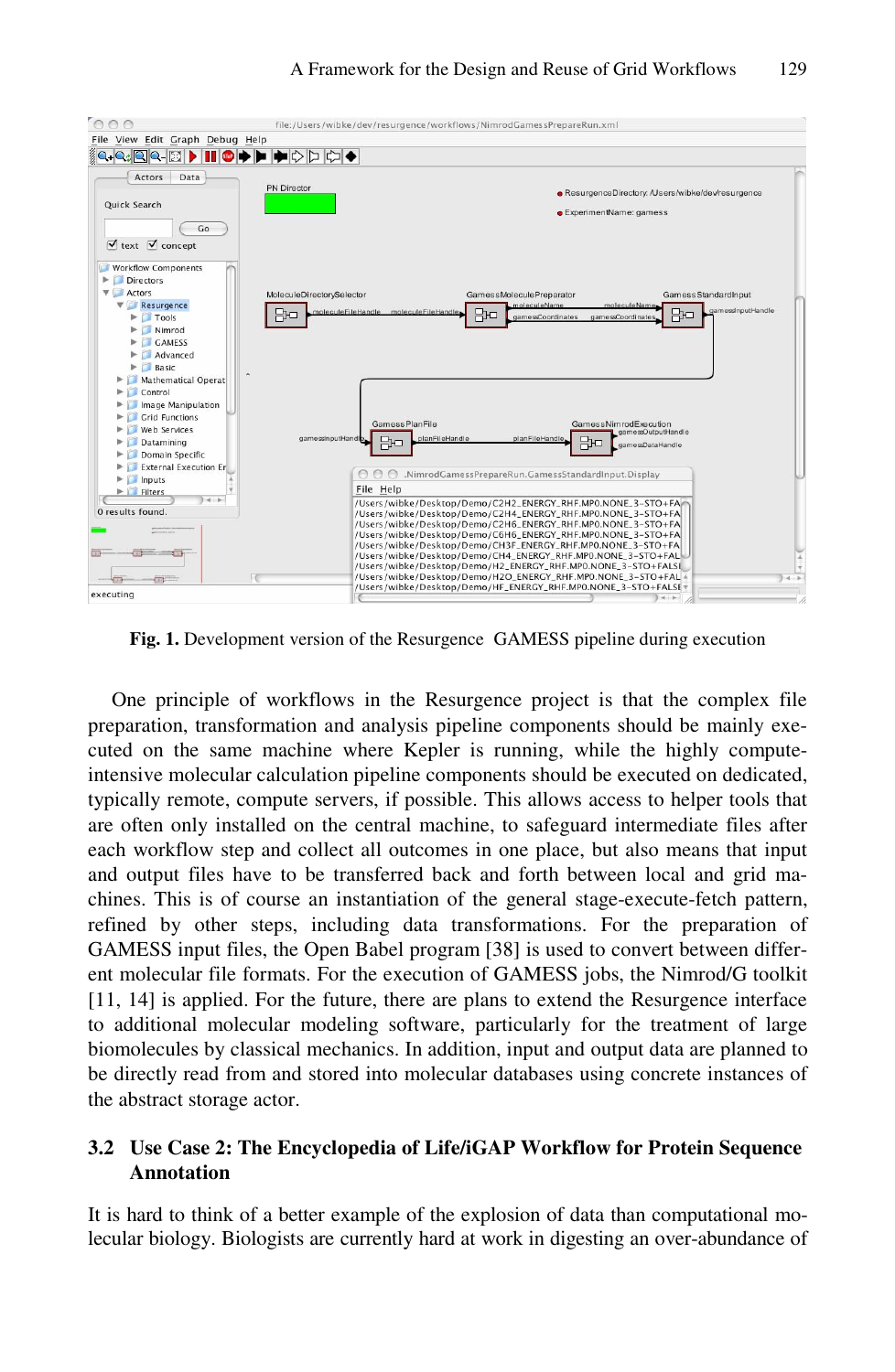DNA and protein sequence data. One such effort is the Encyclopedia of Life Project (EOL) [22], the goal of which is to predict the three-dimensional protein structures for all of the genomes that have been sequenced to date. This is a calculation of such a huge scale that it requires the use of bleeding-edge grid technology and massively-parallel computation to access the requisite computational power. In previous work [40], we built a Workflow Management System daemon (WMSD) to manage the logistics of this large calculation. WMSD selects sequences from an input database, and continuously feeds many thousands of tasks to APST. APST manages the low-level complexities of job submission, heterogeneous resource management, and scheduling.

In the present work, we have integrated this workflow system with Kepler. Our ultimate aim is to provide biologists with the ability to set up a flexible pipeline of analysis tasks, which are then executed on a large scale for a huge number of input sequences. Since this is a long-running system, a key requirement is the ability to recover from major system failure – an instance of the monitoring actor. This is partially addressed by the fact that WMSD stores its state in an Oracle database, making it possible to recover from a failure of APST. In such a case, Kepler enables the automation of higher-level error recovery mechanisms. For example, after correcting the problem that caused the jobs to fail, it is easy for a scientist to insert actors to reset jobs with a "failed" state to "new", which would cause the WMSD actor to resubmit these jobs to APST at the next update.



**Fig. 2.** The Encyclopedia of Life iGAP workflow

In the first implementation of this system, the workflow of tasks to be executed for each genome sequence is hard-coded into logic in the WMSD. The benefit of Kepler to date has been primarily in the areas of error recovery and resource management. In the future, we would like to allow the scientist to specify these workflows using the full power of the Kepler system. In essence, this would allow users to assemble work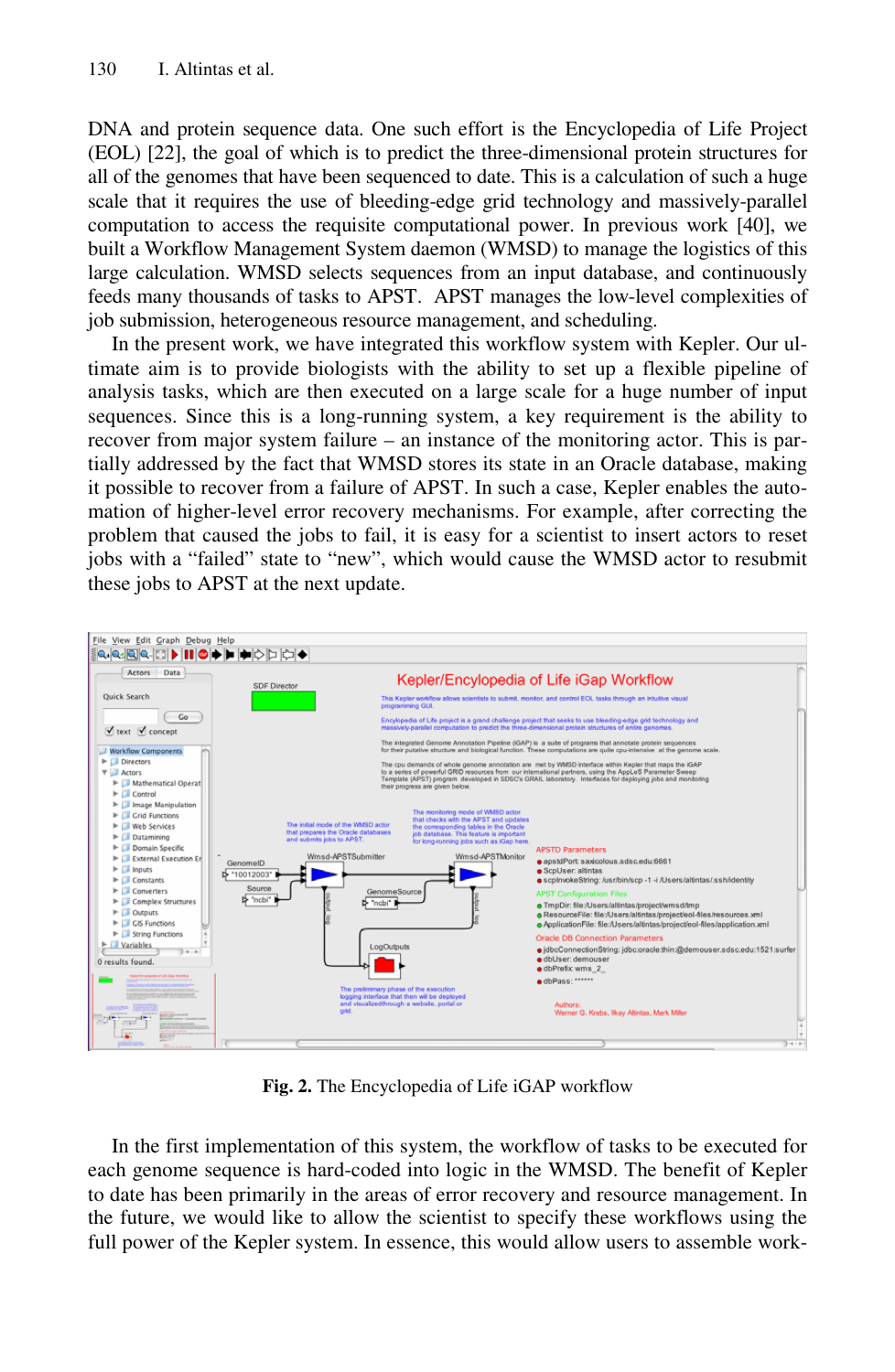flows consisting of "pseudo-actors", whose sole behavior would be to emit WMSD configuration files specifying the workflow to be executed in high-throughput mode.

# **4 Discussion and Outlook**

We have described a framework for Grid workflows based on abstractions of common Grid workflow components such as authentication, data movement, and remote execution, and monitoring. Abstract workflows, consisting of abstract and possibly concrete actors provide the workflow designer with common components and workflow patterns that can be reused and instantiated to create executable Grid workflows. A main advantage of this approach is that (a) it frees the designer from making technology decisions early on in the design process, and (b) at instantiation time, it allows the user to chose and even combine different concrete technologies such as Globus, SRB, and Nimrod. In future work we plan to automate the instantiation process of our framework using a reasoning approach that aims at automating the "wiring" of different actor instances, based on their semantic port types [41].

# **References**

- 1. Berman, F., Wolski, R., Casanova, H., Cirne, W.,Dail, H., Faerman, M., Figueira, S., Hayes, J., Obertelli, G., Schopf, J., Shao, G., Smallen, S., Spring, N., Su, A., Zagorodnov, D. : Adaptive computing on the Grid using AppLeS. Parallel and Distributed Systems, IEEE Transactions on, Vol. 14, Issue 4, 369-382, April 2003.
- 2. F. Berman, G. Fox, and A. Hey, editors. Grid Computing: Making the Global Infrastructure a Reality. John Wiley & Sons, 2003.
- 3. The Condor Project Homepage: http://www.cs.wisc.edu/condor/
- 4. GRIDS: Grid Research Integration Deployment and Support Center, The Grid Ecosystem: Software Components for Grid Systems And Applications: http://www-unix.grids-center.org/r6/ecosystem
- 5. The Globus Toolkit: http://www-unix.globus.org/toolkit/
- 6. Storage Resource Broker: http://www.npaci.edu/DICE/SRB/
- 7. Kepler Project: http://kepler-project.org
- 8. Taverna Project: http://taverna.sourceforge.net
- 9. Triana Project: http://www.trianacode.org/
- 10. Vladimir, S.: Grid Job submission using the Java CoG Kit, IBM Developer Works
- 11. Nimrod/G Project: http://www.csse.monash.edu.au/~nimrod/nimrodg/
- 12. AppLeS Parameter Sweep Template (APST) Project: http://grail.sdsc.edu/projects/apst/
- 13. Configuring Globus Toolkit Logging Services: http://www-unix.globus.org/toolkit/docs/3.2/core/admin/configuringlogging.html
- 14. Abramson, D., Giddy, J., Kotler, L.: High Performance Parametric Modeling with Nimrod/G: Killer Application for the Global Grid?, IPDPS'2000, Mexico, IEEE CS Press, 520- 528, USA, 2000.
- 15. Schwiegelshohn, U., Yahyapour, R..: Attributes for Communication Between Scheduling Instances, in Global Grid Forum (GGF), December 2001.
- 16. Altintas, I., Berkley, C., Jaeger, E., Jones, M., Ludäscher, B., Mock, S.: Kepler: An Extensible System for Design and Execution of Scientific Workflows, In the 16th Intl. Conference on Scientific and Statistical Database Management(SSDBM), Santorini Island, Greece, June 2004.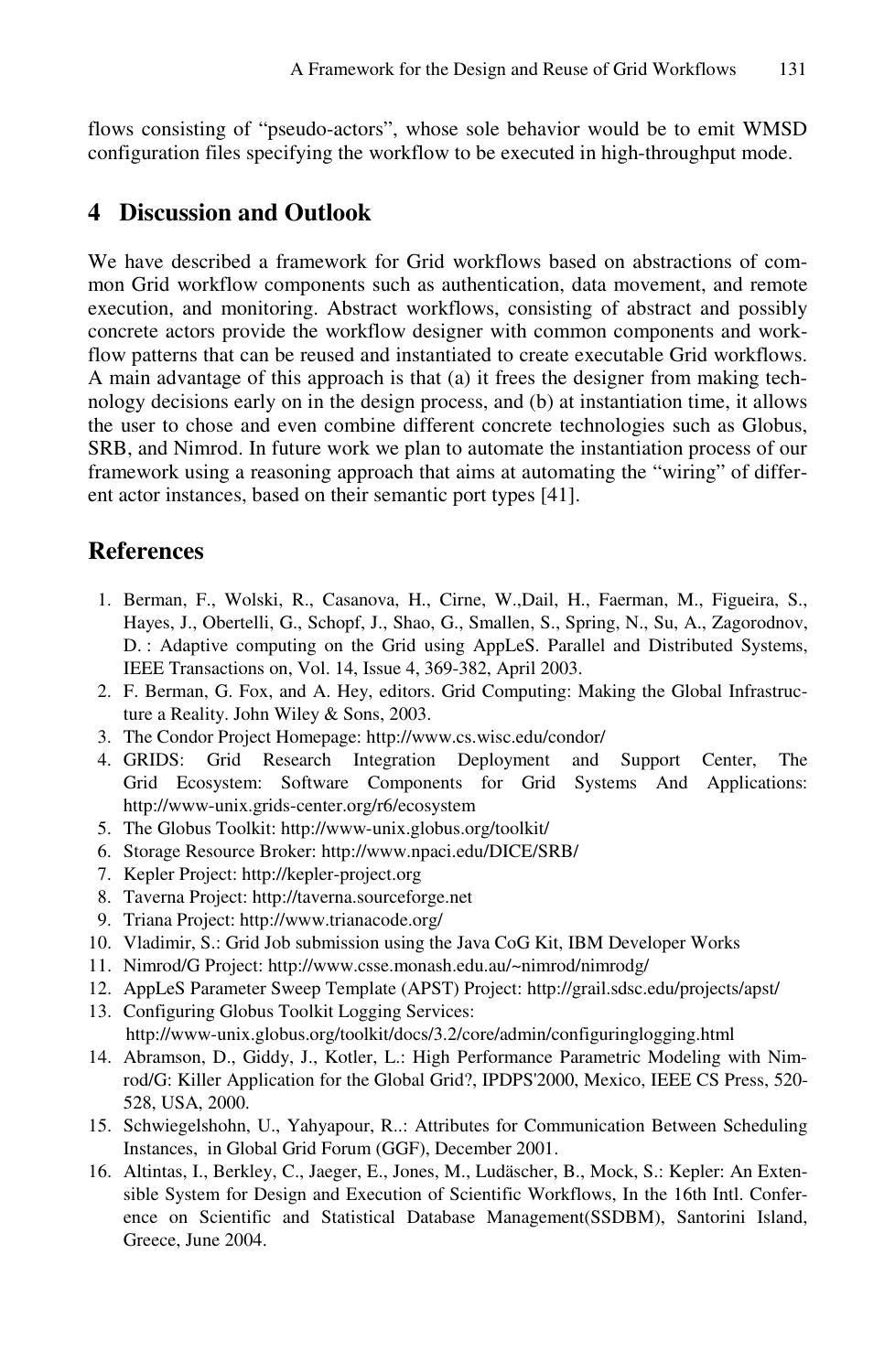- 17. NSF/ITR: GEON: A Research Project to Create Cyberinfrastructure for the Geosciences, http://www.geongrid.org
- 18. NSF/ITR: Enabling the Science Environment for Ecological Knowledge (SEEK), http://seek.ecoinformatics.org
- 19. ROADNet: Real-time Observatories, Applications and Data Management Network, http://roadnet.ucsd.edu
- 20. Scientific Data Management (SDM) Center, http://sdm.lbl.gov/sdmcenter
- 21. Resurgence Project Home Page: http://www.resurgence.unizh.ch/~resurgence/
- 22. EOL Project: http://eol.sdsc.edu
- 23. Altintas, I., Berkley, C., Jaeger, E., Jones, M., Ludäscher, B., Mock, S.: Kepler: Towards a Grid-Enabled System for Scientific Workflows, In the Workflow in Grid Systems Workshop in GGF10 - The Tenth Global Grid Forum, Berlin, Germany, March 2004.
- 24. 24.E.A. Lee et al., Ptolemy II project and system, Department of EECS, UC Berkeley, http://ptolemy.eecs.berkeley.edu/ptolemyII
- 25. Liu, X., Liu, J., Eker, J., and Lee, E. A.: Heterogeneous Modeling and Design of Control Systems, in Software-Enabled Control: Information Technology for Dynamical Systems, Tariq Samad and Gary Balas (eds.), Wiley-IEEE Press, April 2003.
- 26. G. Kahn, "The Semantics of a Simple Language for Parallel Programming", Proceedings of International Federation for Information Processing Congress 74, pp. 471-475, North Holland Publishing Co., Aug 1974.
- 27. E.A. Lee and T.M. Parks, "Dataflow Process Networks", Proceedings of the IEEE, Vol. 83 No. 5, pp. 773-801, May 1995.
- 28. Hylands, C., Lee, E. A., Liu, J., Liu, X., Neuendorffer, S., Xiong, Y., Zheng, H. (eds.): Heterogeneous Concurrent Modeling and Design in Java (Volume 3: Ptolemy II Domains), Technical Memorandum UCB/ERL M03/29, University of California, Berkeley, CA USA 94720, July 16, 2003.
- 29. van Laszewski, G., Amin, K., Hategan, M., Zaluzec, N., J., Hampton, S., Rossi, A.,: GridAnt: A Client-Controllable Grid Workflow System, 37th Hawaii International Conference on System Sciences (HICSS-37), Hilton Waikoloa Village, Island of Hawaii, January 2004.
- 30. K. K. Baldridge, W. Sudholt, J. P. Greenberg, C. Amoreira, Y. Potier, I. Altintas, A. Birnbaum, D. Abramson, C. Enticott, S. Garic, "Cluster and Grid Infrastructure for Computational Chemistry and Biochemistry", in "Parallel Computing for Bioinformatics", A. Y. Zomaya (Ed.), John Wiley & Sons, submitted for publication
- 31. van der Aalst, W., M., P. , Barros, A., P., ter Hofstede, A., H., M., and Kiepuszewski, B.: Advanced Workflow Patterns, in Conference on Cooperative Information Systems, pp. 18– 29, 2000.
- 32. I. Altintas, E. Jaeger, K. Lin, B. Ludaescher, A. Memon, A Web Service Composition and Deployment Framework for Scientific Workflows, In the 2nd Intl. Conference on Web Services (ICWS), San Diego, California, July 2004.
- 33. B. Ludaescher, I. Altintas, C. Berkely, D. Higgins, E. Jaeger, M. Jones, E.A. Lee., J. Tao, Y. Zhao, Scientific Workflow Management and the KEPLER System, special issue of Distributed and Parallel Systems, to appear, 2005.
- 34. K. K. Baldridge, J. P. Greenberg, W. Sudholt, S. Mock, I. Altintas, C. Amoreira, Y. Potier, A. Birnbaum, K. Bhatia, M. Taufer, "The Computational Chemistry Prototyping Environment", Proceedings of the IEEE Special Issue on Grid Computing, in print
- 35. W. Sudholt, K. K. Baldridge, D. Abramson, C. Enticott, S. Garic, C. Kondric, D. Nguyen, "Application of grid computing to parameter sweeps and optimizations in molecular modeling", Future Generation Computer Systems 21 (2005) 27-35